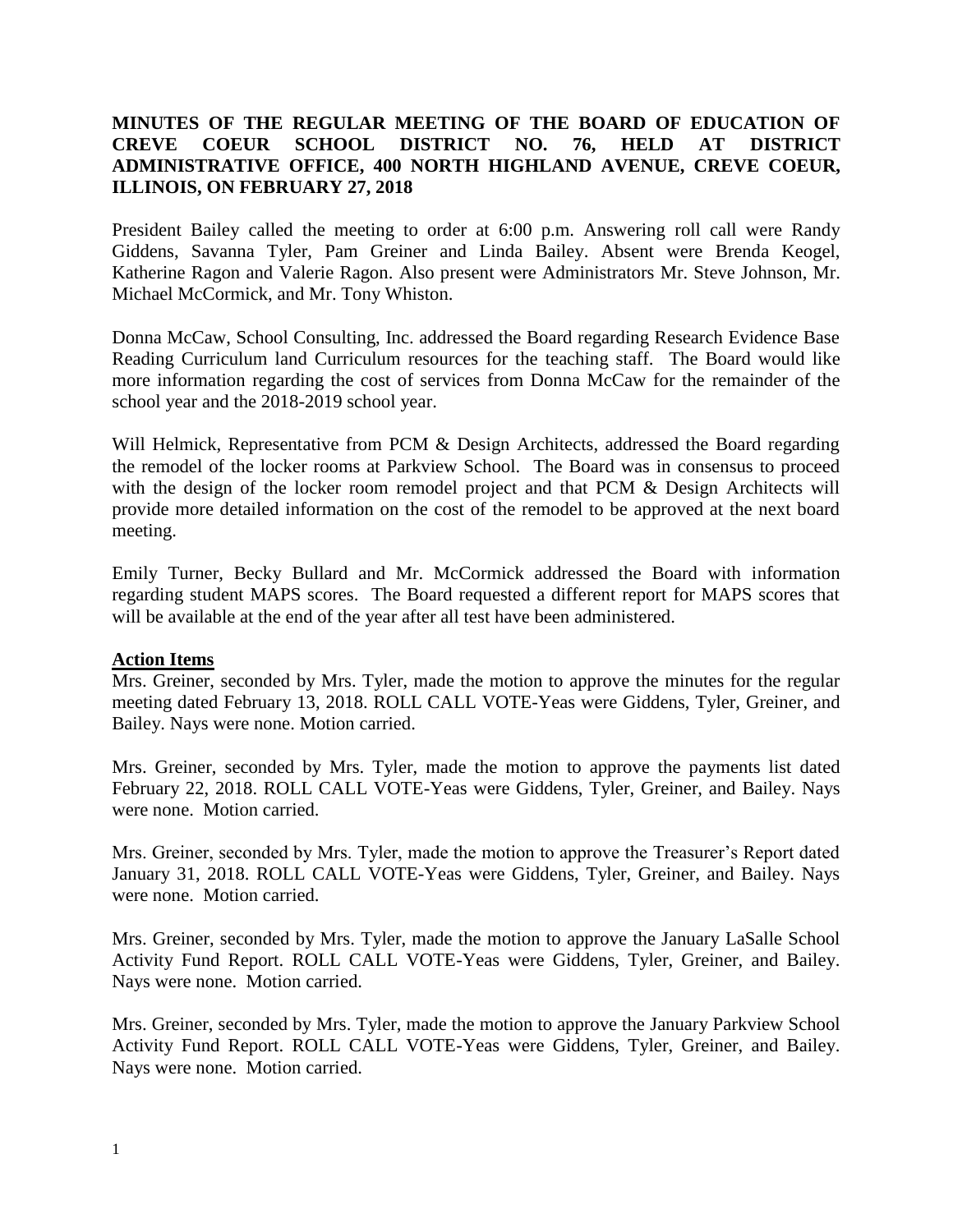Mrs. Greiner, seconded by Mrs. Tyler, made the motion to authorize the Bookkeeper to pay any routine bills in the month of March 2018. ROLL CALL VOTE-Yeas were Giddens, Tyler, Greiner, and Bailey. Nays were none. Motion carried.

Mrs. Greiner, seconded by Mrs. Tyler, made the motion to approve the lighting project for Parkview School with Titan in the amount not to exceed \$37,114.40 omitting the locker rooms and the conference room. ROLL CALL VOTE-Yeas were Giddens, Tyler, Greiner, and Bailey. Nays were none. Motion carried.

Mrs. Greiner, seconded by Mrs. Tyler, made the motion to approve the 2018-2019 Public School Calendar. ROLL CALL VOTE-Yeas were Giddens, Tyler, Greiner, and Bailey. Nays were none. Motion carried.

Mrs. Greiner, seconded by Mrs. Tyler, made the motion to approve the Agreement with the Creve Coeur Public Library for the 2018-2019 school year. ROLL CALL VOTE-Yeas were Giddens, Tyler, Greiner, and Bailey. Nays were none. Motion carried.

No action was needed regarding the employee health insurance coverage. The Board was in consensus to stay with the current coverage with United Health Care.

Mrs. Greiner, seconded by Mr. Giddens, made the motion to table the second reading and adoption of Policy 4:180; Epidemic Preparedness. ROLL CALL VOTE-Yeas were Giddens, Tyler, Greiner, and Bailey. Nays were none. Motion carried.

Mr. Giddens, seconded by Mrs. Tyler, made the motion to table Administrative Procedures 4:180-AP1; School Action Steps for Epidemic Influenza and 4:180-AP2; Epidemic Influenza Surveillance and Reporting. ROLL CALL VOTE-Yeas were Giddens, Tyler, Greiner, and Bailey. Nays were none. Motion carried.

Mrs. Greiner, seconded by Mrs. Tyler, made the motion to table the three (3) year Agreement with Stratus Networks. ROLL CALL VOTE-Yeas were Giddens, Tyler, Greiner, and Bailey. Nays were none. Motion carried.

## **Information Items**

President Bailey updated the Board of upcoming events. The next regular board meeting is Thursday, March  $22<sup>nd</sup>$ .

The Board discussed the request for funds for the DARE Program. The consensus of the Board was to contribute \$2,500.00 to the Police Department to help cover the cost of the DARE Program for the remainder of 2017-2018 school year.

Mr. Whiston informed the Board that the Village has requested to trim some trees around the water tower and that the Village will work on getting electricity from the water tower to the outdoor score board at Parkview. Mr. Whiston updated the Board regarding the grant for the summer school program.